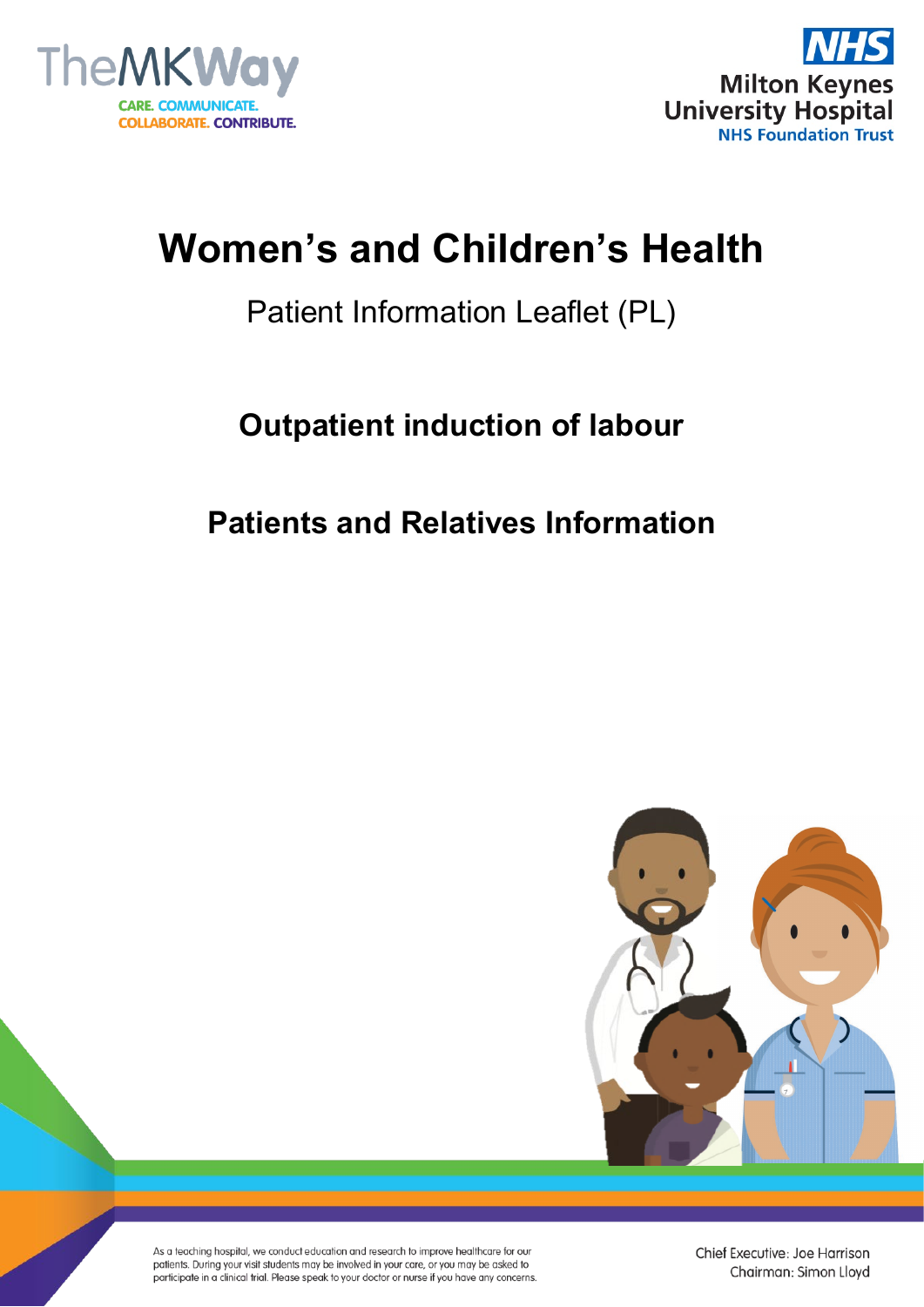#### **What is an outpatient induction of labour?**

An outpatient induction of labour allows you to return home once the induction of labour process has been started in hospital to ripen the cervix only. You will stay at home for 24 hours, or until your labour starts, whichever is sooner.

In order to have an outpatient induction, you will be induced using Prostaglandins (Propess® or Prostin).

#### **Why have an outpatient induction of labour?**

There are many benefits if you decide to have an outpatient induction of labour. These include:

- The time you will need to spend in hospital before you go into labour is much less.
- You may be more relaxed and comfortable in your own home and are more likely to go into labour sooner.
- This induction of labour process may feel more natural to you, like you are going into labour yourself.

#### **What is Propess®?**

Propess® is a hormone compound (prostaglandin) which induces labour by encouraging the neck of the womb (cervix) to soften and shorten (known as ripening). It is like a very small tampon which is placed high into the vagina behind the cervix. It slowly releases the hormone prostaglandin over a period of 24 hours. Propess® will be inserted by the Midwife.

#### **What is Prostin?**

The Prostin gel has the same hormone compound (prostaglandin) as the Propess® but it works slightly differently. The gel is inserted close to your cervix using an applicator. Your baby's heartbeat will be monitored for 30 minutes before the gel is administered and at least an hour following the Prostin.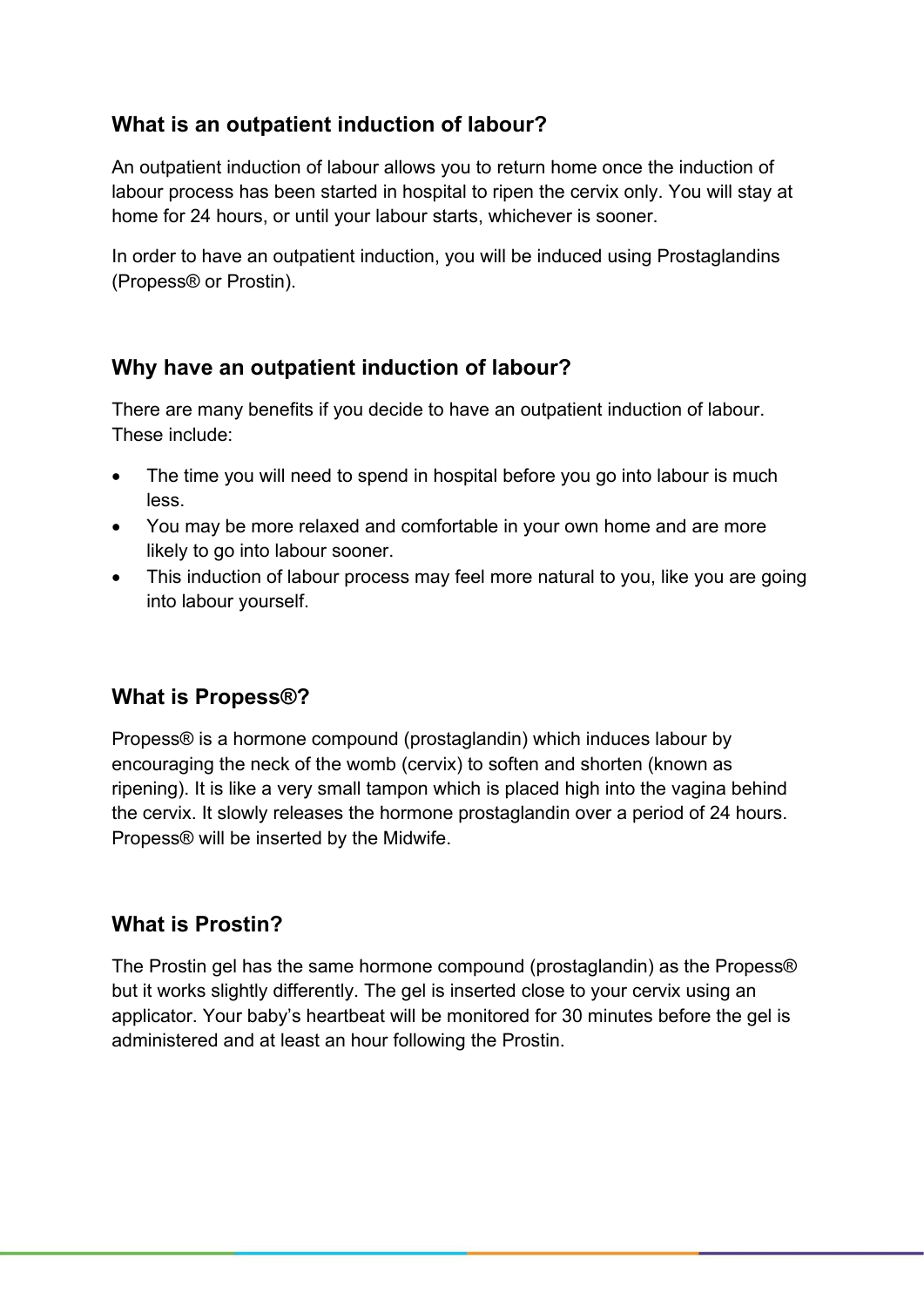#### **Who can have an outpatient induction of labour?**

You may be offered an outpatient induction of labour if:

- Your pregnancy is 'low risk'. This means you have generally been healthy during your pregnancy and your baby is head down and is well grown.
- You have no medical or obstetric problems.
- You have had no uterine surgery.
- You have had four babies or less.
- You have a birth partner who will stay with you whilst you are at home after the Propess® has been inserted.
- You are over 18.
- You have access to a telephone in case of an emergency.
- You have transport available to bring you to and from hospital within 30 minutes.
- Your BMI is less than 35 (your BMI tells us if you have a healthy weight for your height).
- You are happy to have an outpatient induction of labour.

If you think you may be suitable to undergo an induction of labour as an outpatient and would like to be considered please speak to your Midwife or Doctor, who can advise you further.

#### **What happens on the day of my induction?**

On the day of your induction, you will be given an appointment time to attend the Antenatal Day Assessment Unit (ADAU). You will be seen by a Midwife who will perform your antenatal check-up.

The Midwife will monitor your blood pressure, temperature and pulse and will require a urine sample from you too.

She will then monitor your baby's heartbeat with a machine called a CTG. Once the Midwife is happy with your observations and the CTG monitoring she will ask your permission to perform an internal examination to assess the neck of your womb (cervix) and to insert the Propess® or Prostin.

The Propess® has a ribbon attached to it in order to remove it easily. This will be tucked up inside your vagina once it has been inserted. Please take care not to dislodge the Propess® when wiping yourself after you have been to the toilet or after washing. If this happens, the Propess® will no longer be in the correct place and will not work. If you think you have dislodged it, please contact the hospital.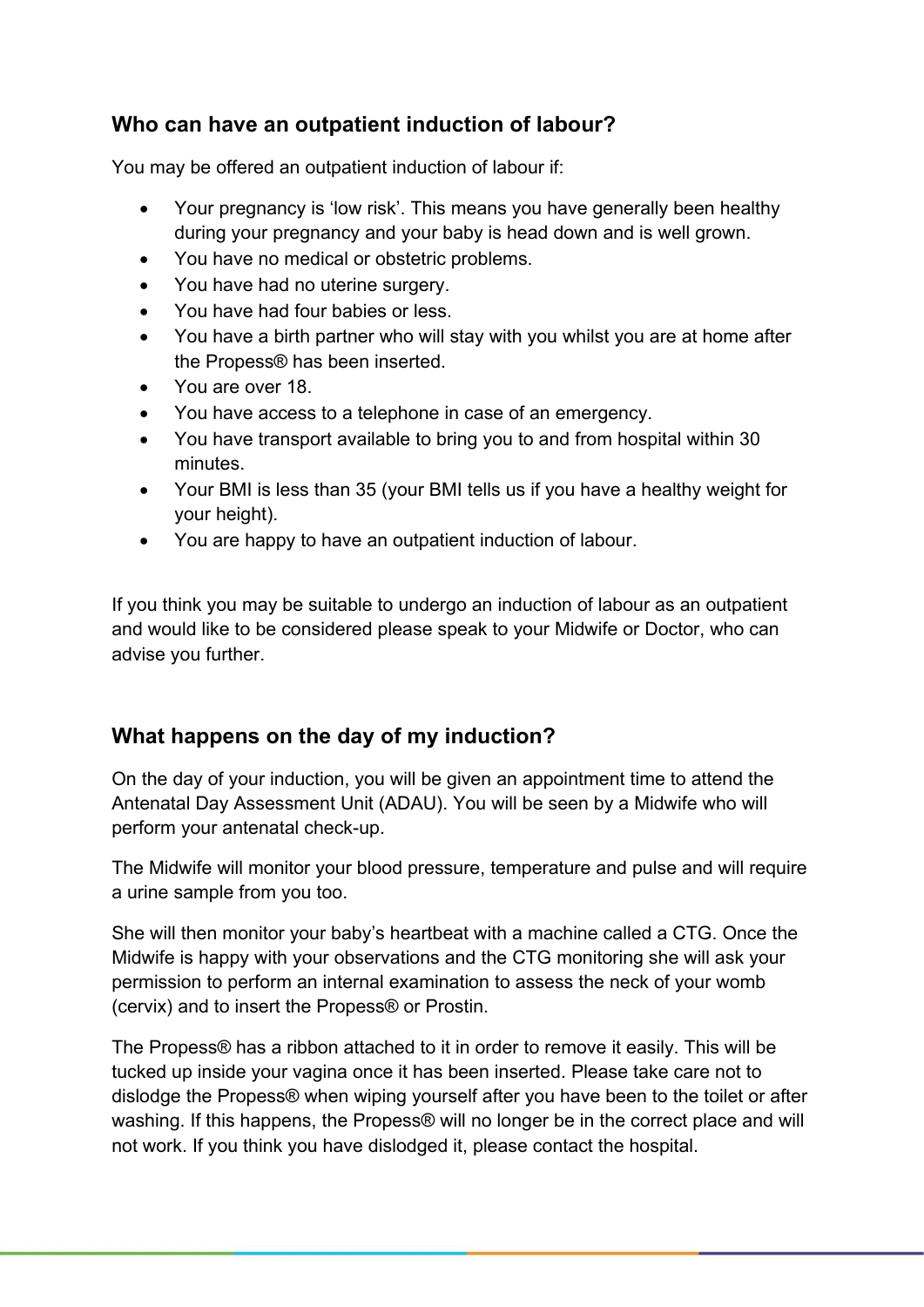#### **When can I go home?**

Once the Propess® or Prostin has been inserted, the Midwife will continue to monitor your baby's heartbeat with the CTG monitor, for 60 minutes. If your baby remains well, she will stop the monitoring after this time.

You will be asked to return to ADAU, six hours after the Prostin has been inserted to have a second dose administered. If you remain well after the second Prostin, you could go home to return the next morning for review. We will perform the same checks on you as we did at your initial visit and if all is well you will be able to return home until the following morning.

The Midwife will check she has the correct telephone number for you, as she will contact you six hours after the Propess® has been inserted to check you are feeling well. There may however be occasions when circumstances have changed, and you will be advised it is no longer appropriate for you to go home. The reasons for this will be explained to you.

#### **What should I expect when I am at home?**

Prostaglandins (Propess® or Prostin) affect everyone slightly differently. You may start to feel some period type pains, mild backache or maybe even a dull ache at the tops of your legs. You may also notice some mild, irregular tightening of the muscles in your womb. These are all positive effects of the prostaglandin working as it ripens your cervix.

Whilst you are at home, you can continue with your normal day-to-day activities and you should eat and drink little and often.

Over time, you may notice that the period pains and mild tightening that you have been having become more regular. If this is the case, you should start to time them. You are looking for a regular pattern of contractions, that all last the same amount of time (around 60 seconds) and all feel as intense as each other.

Once you are having three regular contractions in a 10-minute period, you should contact the hospital where you are booked for advice.

During this time, it is okay for you to have a bath or shower with your Prostin or Propess® and you can use a TENS machine as you mobilise or rest. Being as upright and as active as possible will encourage your labour to progress well.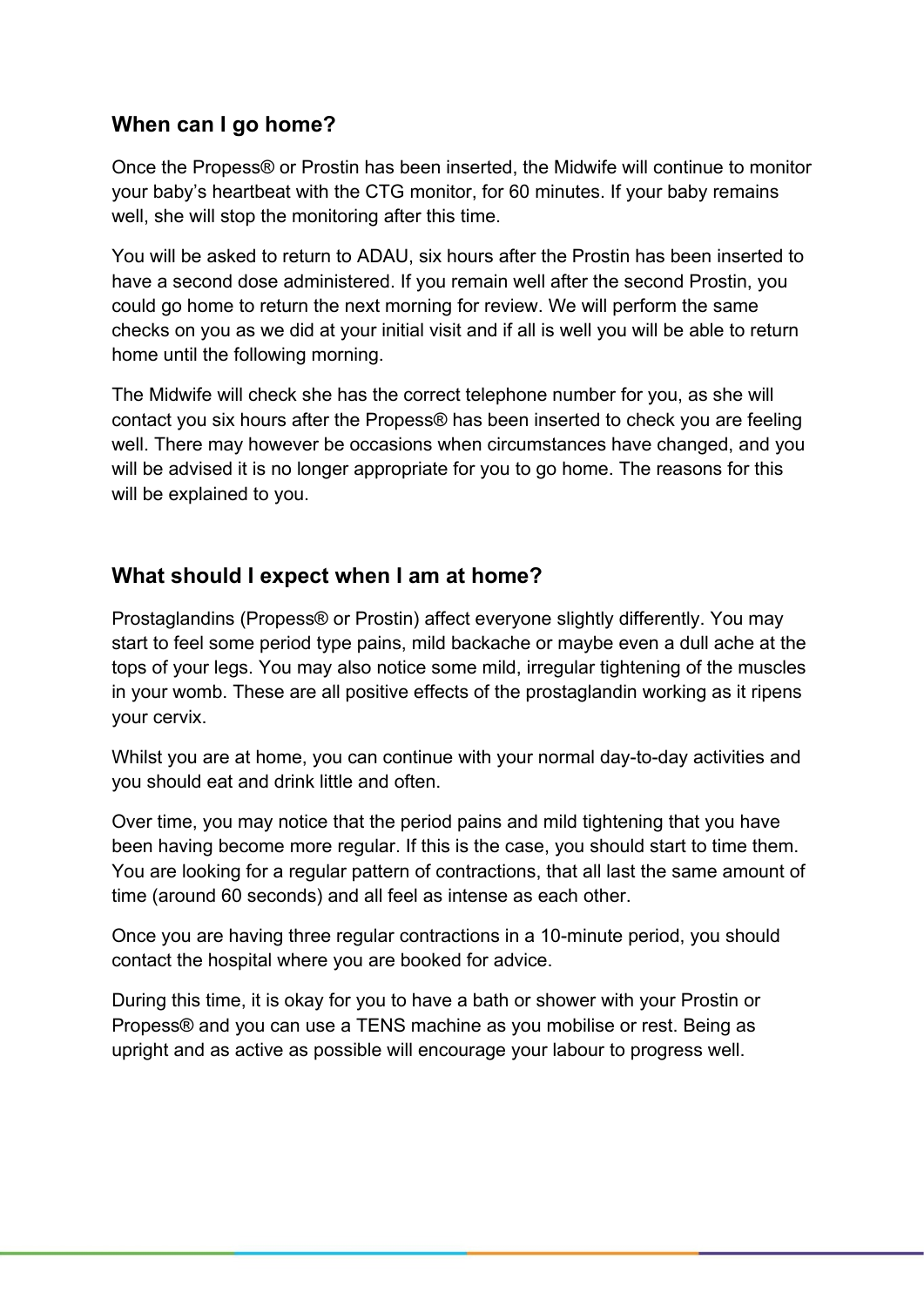### **Things to look out for**

Prostin or Propess® can occasionally produce mild side effects such as feeling or being sick, diarrhoea, a raised temperature or vaginal irritation. Rarely, the Prostaglandins may make you have contractions which are very frequent and strong, this includes:

- More than five times in 10 minutes
- A run of contractions each lasting more than two minutes
- Severe abdominal pain

If you experience any of these side effects, please contact the hospital for advice:

**ADAU:** 01908 996 481

#### **Labour Ward:** 01908 996 471

You may find that your Propess® falls out. This isn't very common, but if it does happen, you should contact the hospital to arrange to come back and have it reinserted or reviewed.

You should also contact the hospital if you experience any of the following:

- Any fresh red bleeding from your vagina, that is not part of your show (the sticky mucousy plug).
- If you think your waters have broken.
- If you have severe, constant pain in your stomach.
- If you are concerned that your baby is not moving as much as they normally would.
- If you have any questions about your induction of labour.

On some occasions when you contact the hospital for advice, the Midwife may ask you to remove the Propess® yourself. If you need to do this, we will guide you on when and how to do it.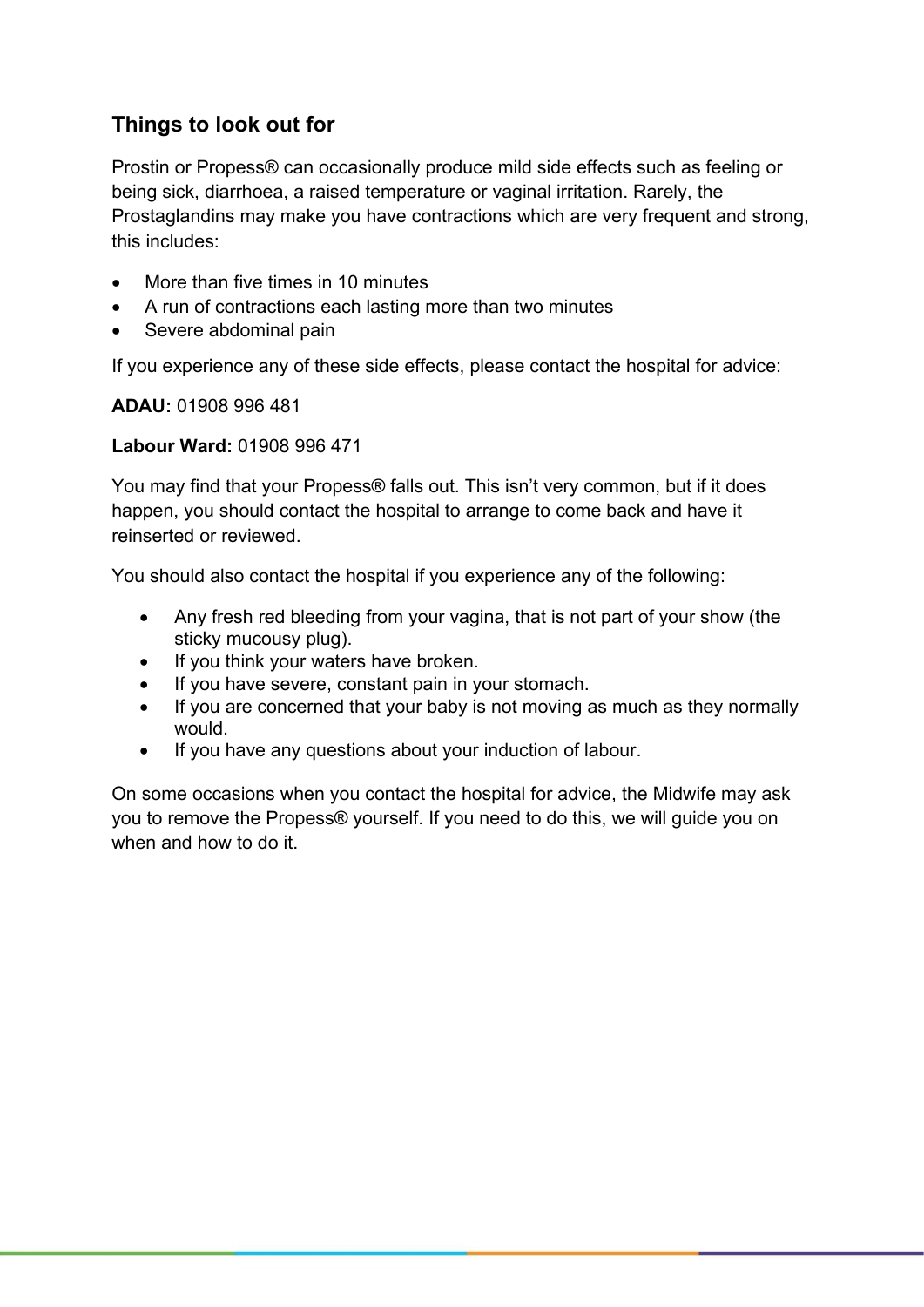#### **What if my labour does not start?**

You may think that nothing much has happened at all whilst you have been at home.

This can be normal too, it does not mean that the Prostaglandin has not been working, it can often ripen your cervix without you even realising it.

You will be given an appointment time to return to the hospital 24 hours after the Propess® was inserted or the next morning after your second Prostin was administered.

The Midwife will examine your cervix and remove the Propess®.

If you have had Prostin your Midwife will assess you for suitability of breaking your waters and will ask a doctor to review if required.

She will discuss with you her findings and continue with your induction process on the ADAU or arrange for you and your birth partner to be transferred to the Labour Suite.